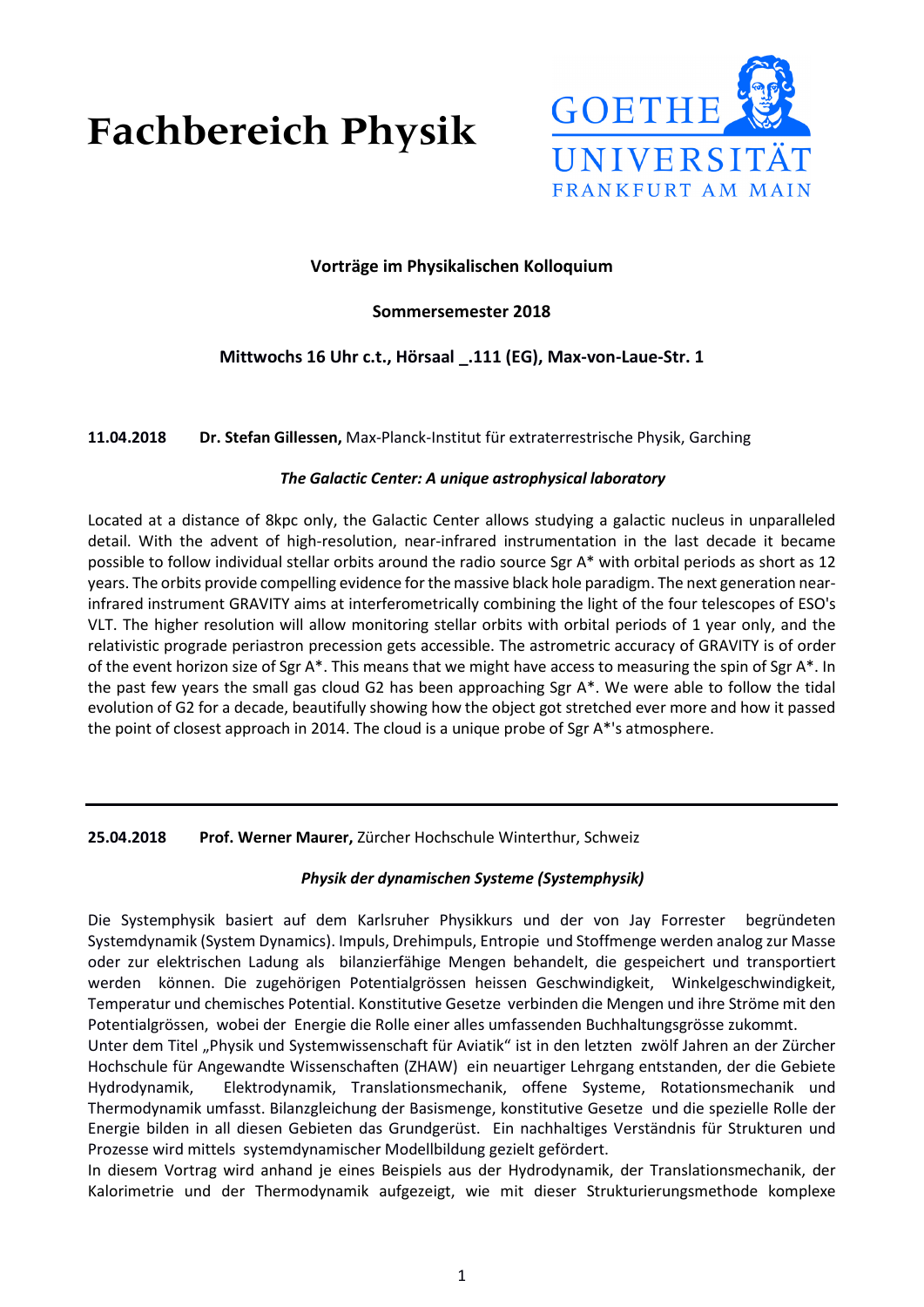Probleme modelliert, validiert und erweitert werden können. Die vier Beispiele, kommunizierende Gefässe, stossende Körper, Temperaturausgleich sowie Gasdruckfeder mit Wärmeaustausch, zeigen eine erkennbaren Analogie, unterscheiden sich aber sowohl in den konstitutiven Gesetzen als auch in ihrer Komplexität.

#### **30.05.2018 Dr. Hendrik van Hees**, Institut für Theoretische Physik, Goethe-Universität Frankfurt

#### Antritts v or lesung

## *Dileptons and photons Messengers from strongly interacting matter under extreme conditions from the hot and dense state*

The understanding of the properties of matter from the fundamental laws describing its elementary building blocks and their interactions is among the most interesting goals of physics. In this talk I will first give an overview over the efforts to explore the phase diagram of strongly interacting matter under extreme conditions of high temperature and densities as present in Nature for the first few microseconds after the Big Bang and today in neutron stars and supernovae explosions.

In the laboratory such a medium can be created in the laboratory in ultra-relativistic heavy-ion collisions for a duration of about 10−23s (∼10fm/c). Among the many observables measured in heavy-ion collisions the socalled "electromagnetic probes", i.e., electron-positron and muon-anti-muon pairs (dileptons) as well as photons, are unique, because they do not participate in the strong interaction. They are created during the entire evolution of the fireball and are leaving the medium nearly unaffected by final-state interactions. In this way they are the only probes that can reveal the spectral properties of their strongly interacting sources deep inside the fireball. I will describe recent theoretical research that has lead to a good understanding of the underlying processes.

A careful experimental and theoretical investigation of electromagnetic probes in heavy-ion collisions at a broad range of heavy-ion-beam energies may lead to a more precise understanding of the phase structure of strongly matter like the observation of a first-order phase transition or even a critical point.

**06.06.2018 Prof. Dr. Andrea Markelz**, Department of Physics, University at Buffalo, Buffalo,

New York, USA

Institut für Experimentelle und Angewandte Physik, Universität Regensburg, Regensburg

## *Terahertz Light Fingerprints Biomolecular Dynamics*

20 years ago Grischkowsky and coworkers began a revolution in the terahertz (THz) optical range. Zhang and others extended this new field so that measurements unimagined previously became accessible in table top systems. An immediate effort began to determine intramolecular dynamics of biomacromolecules such as RNA's and proteins. In this talk I will discuss how THz polarization and nonlinear techniques can be used to both fingerprint specific biomolecules and reveal their biologically important changes . I will also discuss ongoing challenges that need to address to fully realize THz light's impact on the biomedical community. This work was made possible by National Science Foundation MRI^2 grant DBI2959989, IDBR grant DBI1556359, and MCB grant MCB1616529, and the Department of Energy BES grant DE-SC0016317.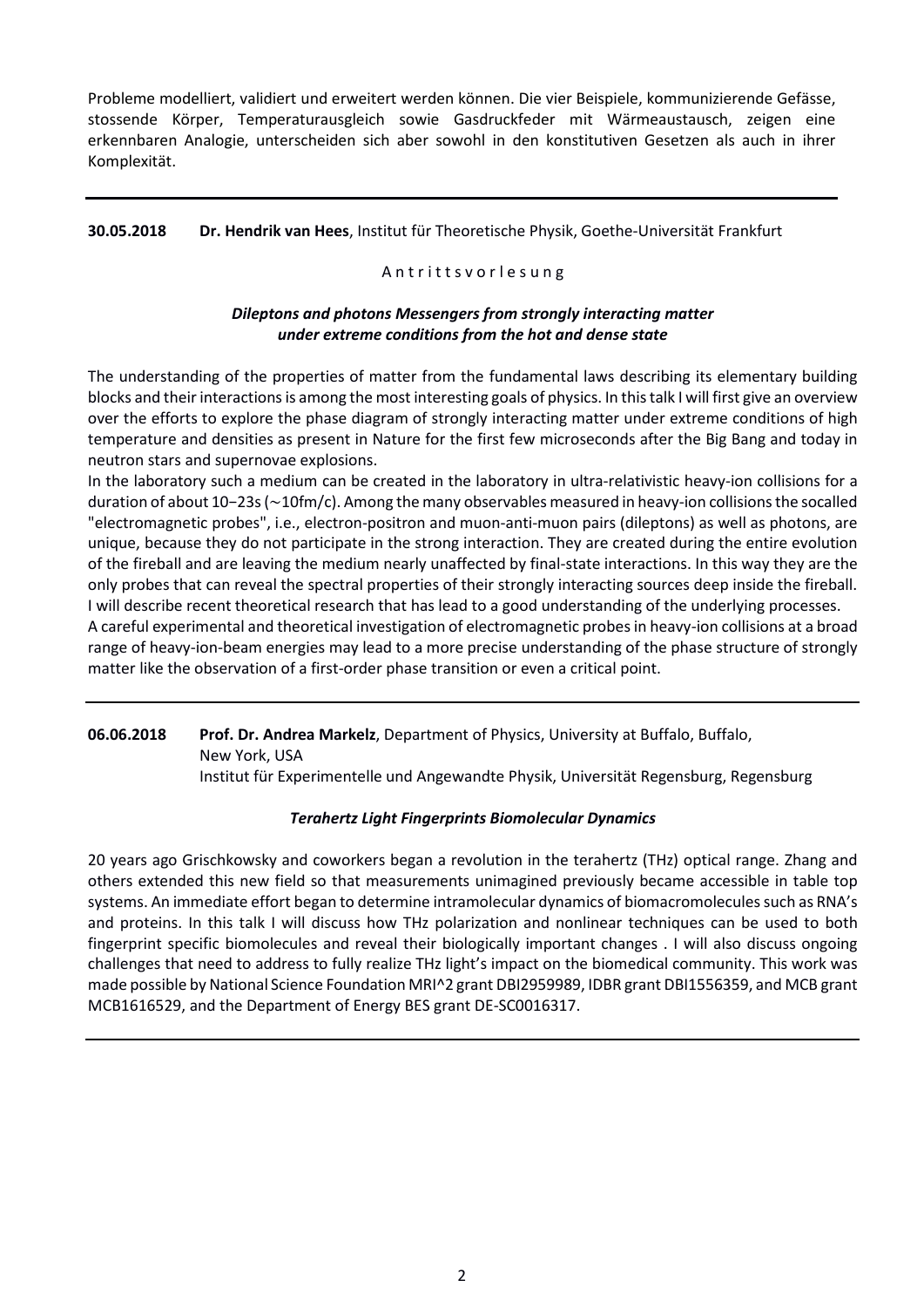#### **13.06.2018 Prof. Dr. Vladimir Falko**,

National Graphene Institute, University of Manchester, Manchester, UK

#### *Moiré superlattices and magnetic minibands in graphene heterostructures*

When graphene lattice is aligned with the hBN lattice, a long-wavelength periodic moiré pattern forms due to a weak incommensurability of the two lattice structures, leading to a long-range superlattice affecting properties of electrons in graphene, including formation of miniband spectra for Dirac electrons and reappearance of magnetic minibands at the rational values of magnetic field flux through the supercell area (in units of ϕ0=h/e), also known as Hofstadter butterfly.

Here, we show that the quantum effect of the minibands formation in long-period moiré superlattices (mSL) in graphene/hBN heterostructures affect their transport measurements up to the room temperature. In relation to the low-field behavior, we find that the overall temperature dependence of resistivity displays the opening in a new scattering process: the umklapp electron-electron scattering in which two electrons coherently transfer the mSL Bragg momentum to the crystal. The formation magnetic minbands and their manifestation in magnetooscillation of the diagonal conductivity tensor persist up to the room temperature, too, with full hierarchy of features that are attributed to the rational flux values  $\varphi = (p/q)\varphi 0$ , with  $p=1$ , 2 and up to 3 (and 7<q<1), now, observed at the intermediate range of 50K<T<200K.

#### **20.06.2018 Prof. Dr. Klaus Blaum**, Max-Planck-Institut für Kernphysik, Heidelberg

#### *Precision Experiments with Stored and Cooled Ions*

An overview is given on recent measurements with extreme precision on single or few cooled ions stored in Penning traps. On the one hand, mass measurements provide crucial information for atomic, nuclear and neutrino physics as well as for testing fundamental symmetries. On the other hand, g-factor measurements of the bound electron in highly-charged hydrogen-like ions allow for the determination of fundamental constants and for constraining Quantum Electrodynamics. For example, the most stringent test of CPT symmetry in the baryonic sector could be performed by mass comparison of the antiproton with H- and the knowledge of the electron atomic mass could be improved by a factor of 13.

**27.06.2018 Dr. Nadine Schwierz-Neumann**, Emmy Noether Nachwuchsgruppenleiterin, Max-Planck-Institut für Biophysik, Goethe-Universität Frankfurt

#### *Metal cations and RNA - a highly charged problem with a dynamic future*

Ribonucleic acid (RNA) is one of the most diverse biomolecules on Earth. RNA molecules are much more than information carriers between the DNA and the proteins. They play key roles in every vital process including protein synthesis and transport or gene expression. However, RNA molecules are highly charged polymers. Therefore, they can only fold into a compact and functional structure in the presence of positively charged ions. Our research focuses on the role of metal cations in the folding and function of RNA. Resolving the role of metal cations is challenging experimentally since the resolution is typically insufficient to characterize the exact interactions. Here, computational methods such as molecular dynamics simulations can contribute significant insight. However, these simulations are challenged by the fact that they have to cover a broad spectrum of time scales ranging from femtoseconds to minutes and hours.

As a way to quantitatively describe cation-RNA interactions, I will discuss optimized atomistic models for the metal cations. These optimized models in combination with advanced sampling techniques allow us to resolve ion specific effects and to gain atomistic insight into the kinetics of cation binding. Subsequently, I will discuss the role of different metal cations in systems of increasing complexity starting from small structural RNA motifs and ranging to large and biologically relevant RNA macromolecules.